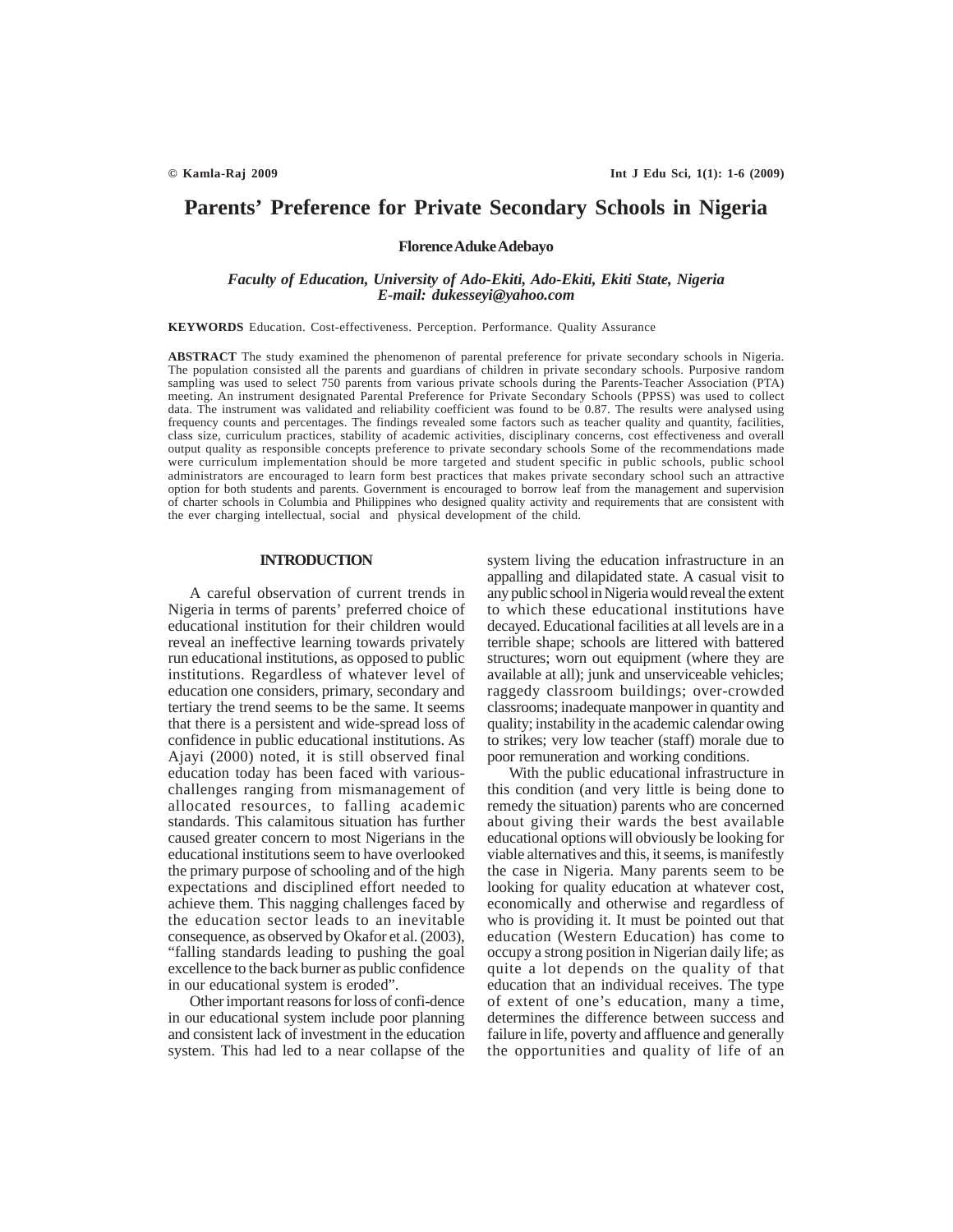individual. This critical point, many parents and guardians have come to understand; and this is the reason they will not handle carelessly matters that have to do with the education of their children

Therefore, given the level of decay and the pervasive conditions of ineptitude and lack of professionalism in the public schools, many parents feel let down; but they cannot give up their dream of giving their children the best in terms of education. This is where the private educational institutions come in. It is appropriate at this point to make clear of one fact, and that, government alone cannot provide all that the citizenry requires in terms of educational needs. As it has been experienced in other sectors, beyond education, government has not been able to fulfil expectation in many years of service delivery; roads, telecommunication, water supply, electricity etc. The trend is such that, government is increasingly moving away from a policy of direct involvement in the provision of basic services. However, the situation with education is different from other basic services. It seems government has not always been involved as expected in the education of the citizens

However, the little government control and direct involvement in the day-to-day running of schools has not been without challenges; and this explains why education is in the state it is today. Since the early 1900s, private ownership and control of schools is becoming (or has become) very popular. Privately run schools are now being looked upon to correct the ills and lapses by the long years of government involvement in running of schools, we are now witnessing a situation whereby, faith-based or missionary schools that were wrested from their founders by government are now being returned to their former owners; and some schools that were- established by government are even to be concession out to private people for management e.g. the Federal Government Colleges or Unity Schools. With these moves, it seems that government is admitting that it cannot effectively run schools and this has further lent credibility to the thinking of most parents and administrators that privately run schools are better off compared to schools being run by the government. Private educational institutions in Nigeria have really grown in profile in the last 10-15years, such that they have gained acceptance and huge popularity among parents and, as can be currently seen. For the government, especially the Obasanjo administration, efficiency through privatization seems to be the issues. Government seems to believe that putting education in private hands will help resolve all the problems of inefficiency currently seen in the education system

According to them, competition is healthy for schools. Those that must produce results to survive have to be better than those that do not face such pressure. In other words, private educational institutions, which must compete for the consumers (wealthy parents) of their services, must necessarily perform better than public schools. Care should be taken however that, while privatization and commercialization have worked effectively in other sectors of national life, such as baking, telecommunication, aviation, broadcasting, solid minerals and others; the education enterprise poses a very different and unique challenge, in that, the input and output of the "Education industry" are human beings with emotions and a capability to reason and think in complex ways; and tend to behave in an unpredictable manner.

This study therefore, will try to look into what parents think private schools are doing well that are not being done so well in public schools; in order that there might be modifications in the public school system and make it more attractive to parents and students.

# **Statement of the Problem**

The issue of excellence and quality assurance in education should be of primary concern to any Society, governments and parents alike. Private schools and education are almost entirely exclusive; those who pursue education in these institutions must pay for the services they enjoy. Public schools on the other hand are, at least, include and open to all, reach and poor. Since, an overwhelming percentage of our population lives below the poverty line (NEEDS 2006) and cannot pay for education in a private school. Society and government cannot afford to toy with quality and excellence in public schools.

Considering the fact that public schools do not enjoy a lot of public confidence at the moment, owing to decaying infrastructure and years of neglect, it seems parents are favouring privately run schools as viable alternative to the crumbling public school structure. In the United States, for instance, it is being suggested that private schools should be subsidized through a voucher system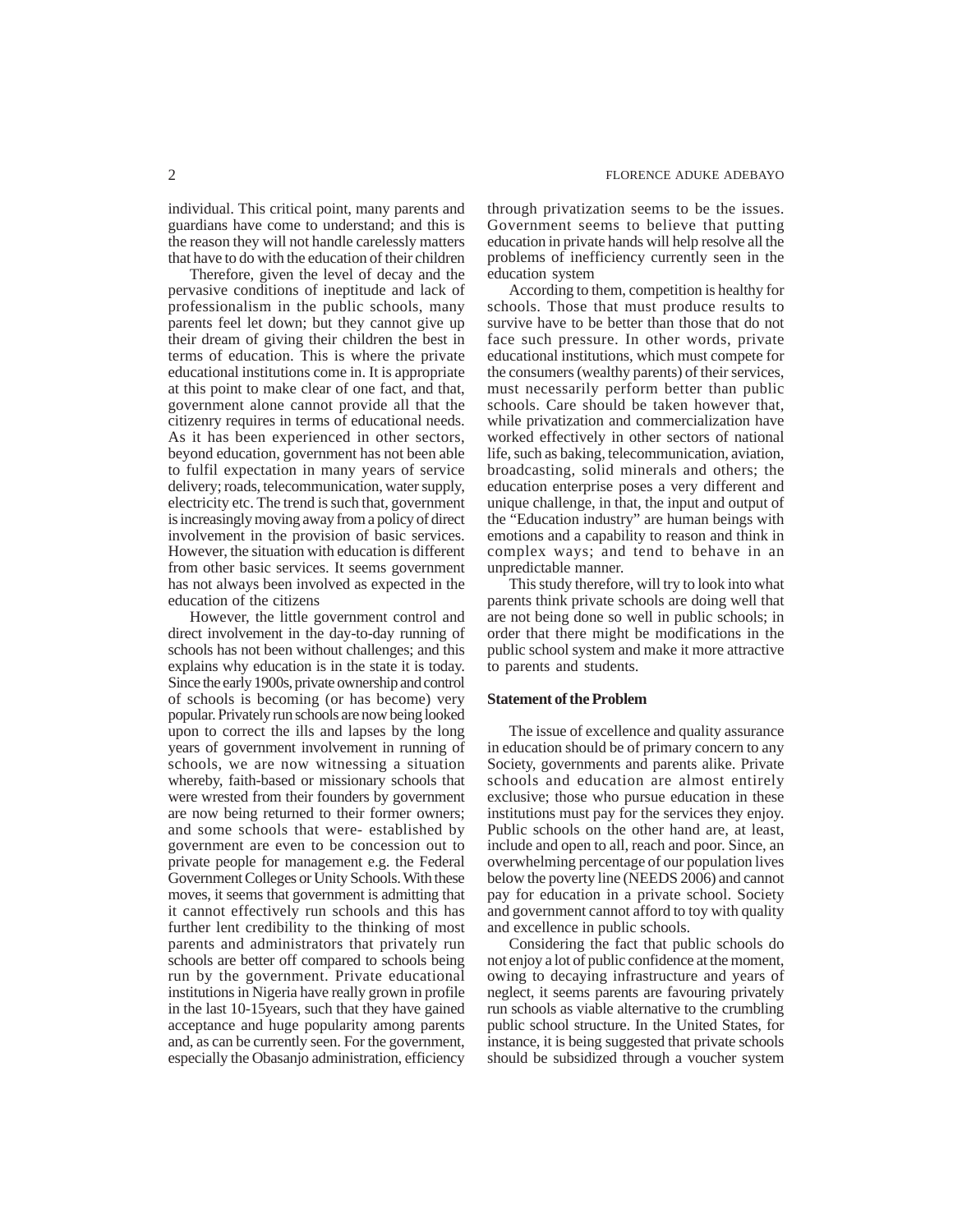this would mean that many more parents could afford to send their children to private schools where, for the most part, the educational experience would, in many cases, seem to be more effective. The latter fact has been shown to be highly correlated with student success.

At the same time, there are some major challenges associated with a move to private schools. First, many private schools have religious orientation. This raises the thorny issue of religion in our national life. Second, will some private schools need to be so profit oriented that they will be tempted to cut corners and deprive students of extra-curricular activities, services and enrichment? Third, is the fear that funds for public schools would be diverted to the private sector and that our public schools would end up being even worse off than they are now; as the better students and their politically influential parents abandon the public schools system; will this not produce a downward spiral in overall quality? It has been suggested in this scenario that, if left unchecked, our public schools could eventually end up resembling remedial detention centres housing unmotivated and uninterested young people - students who are well aware of the fact that they are getting a second-or thirdrate educational chance in life.

It is against this backdrop that this research was laid out to answer the following research question:

- i. Do parents think private schools perform better than public schools academically?
- ii. Do parents believe private schools are better staffed (in quality and quantity) than public schools?
- iii. Do parents think private schools are better off in terms school plant, equipment and other facilities?
- iv. Do parents believe that the curriculum in private schools is better than that of public schools?
- v. Do parents think pursuing education in a privately run school is more cost-effective than doing

same in a public school?

vi. Do parents believe that the quality of the output from private schools is better than public school?

# **Research Method**

The study employed a descriptive research.

The population consisted of all the parents and guardians that have children in private secondary schools. Purposive random sampling was used to select 750 parents from various private schools during the Parents-Teachers Association (PTA) meeting. An instrument designated parental preference for private secondary schools (PPPSS) was used to collect data. The instrument was validated and the reliability coefficient was 0.87. Results were analysed using frequency counts, and percentages.

#### **RESULTS**

*Question 1:* Do parents think private schools perform better than public schools academically?

From Table 1, parents are seen to judge private schools better than public schools in terms of academic performance. The frequencies and percentages range from 450 to 540 and 60% to 72% respectively. The academic performance of private schools is hence high and positive.

*Question 2:* Do parents believe private schools are better staffed (in quality and quantity) than public schools?

From Table 2, parents are seen to judge private school teachers to be better in terms of commitment to work, motivation by rewards and effectiveness. Frequencies and percentage range from 380 - 580 and 50.6% respectively. However, in terms of overall quality (item 1) do not think private school teachers are better: 300 (40%) think private school have better quality teachers and 440 (58.6%) think private schools do not have better qualify teachers.

*Question 3:* Do parents think private schools are better off in terms of physical facilities?

From table 3.infrastructural facilities in private schools are seen to be better than what is available in public schools. Frequencies and percentages range from 590 620 and 78.5% - 82.6% respectively.

*Question 4:* Do parents believe that the curriculum in private schools is better?

From table 4 curriculum practices in private schools are seen to be of high quality. The frequencies and percentages range from 390-250 and 52%-69.3% respectively.

*Question 5:* Is it more cost effective to pursue education in a private school?

From table 5.Private Schools are seen to be more cost effective due to better funding and efficiency of resource utilization: 560 (74.6%) and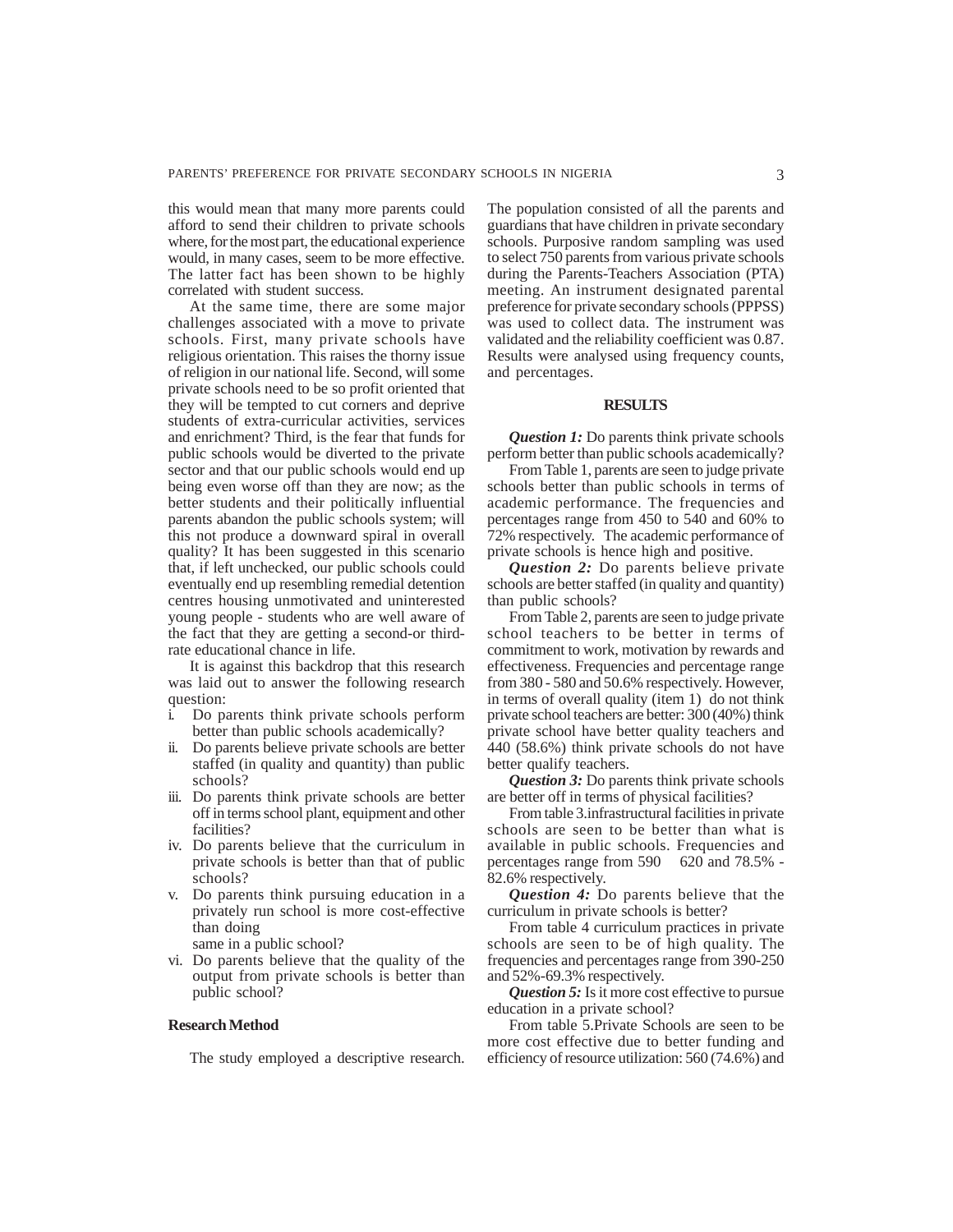| S. No. Item |                                                                                                               | Yes        | No         | A b     |
|-------------|---------------------------------------------------------------------------------------------------------------|------------|------------|---------|
| 1.          | Do you think private schools are better<br>academically than public schools?                                  | 520 (69.3) | 220(29.3)  | 10(1.3) |
| 2           | Do you think private schools perform<br>better in external exams than public schools                          | 500 (66.6) | 240 (32)   | 10(1.3) |
| 3.          | Do you think your child has a better chance of<br>gaining university admission if in a private school?        | 450 (60)   | 280 (37.3) | 20(2.6) |
| 4.          | Do you think your child is better prepared for<br>higher education if in a private school?                    | 540 (72)   | 200(26.6)  | 10(1.3) |
| 5.          | Do you think private schools prepare your child<br>for future professionalization better than public schools? | 510(68)    | 210(28)    | 30(4)   |

**Table 1: Parental perception of private and public schools academic performance.**

N= 750, Percentage (%) in bracket, Ab= Abstention

| S. No. Item |                                                                                           | Yes        | No         | A b     |
|-------------|-------------------------------------------------------------------------------------------|------------|------------|---------|
| 1.          | Do you think private schools have better<br>quality teachers than public schools          | 300 (40)   | 440 (58.6) | 10(1.3) |
| 2.          | Do you think private school's teachers possess<br>the requisite qualifications?           | 380 (50.6) | 350 (46.6) | 20(2.6) |
| 3.          | Do you think private school's teachers are more<br>committed than public ones?            | 580(77.3)  | 160(21.3)  | 10(1.3) |
| 4.          | Do you think private school's teachers are better<br>motivated in terms of remunerations? | 490 (65.3) | 260 (34.6) | 10(1.3) |
| .5.         | Do you think private school's teachers are more<br>effective than public school ones?     | 490 (65.3) | 230(30.6)  | 30(4)   |

 $N = 750$ , Percentage (%) in bracket, Ab – Abstention

#### **Table 3: Parental perception of physical facilities in private and public schools**

| S. No. Item |                                                                                          | Yes        | Nο        | A b     |
|-------------|------------------------------------------------------------------------------------------|------------|-----------|---------|
|             | Do you think private schools have better<br>facilities than public schools?              | 590 (78.6) | 150(20)   | 10(1.3) |
| 2.          | Do you think the environment, in private schools<br>encourage teaching/learning?         | 610(81.3)  | 130(17.3) | 10(1.3) |
| 3.          | Do you think maintenance culture is higher in private<br>schools than in public schools? | 620 (82.6) | 130(17.3) |         |

 $N = 750$ . Percentage (%) in bracket, Ab = Abstention

# **Table 4: Parental perception of curriculum standard in private and public schools.**

| S. No. Item |                                                                                                       | Yes        | No         | A b     |
|-------------|-------------------------------------------------------------------------------------------------------|------------|------------|---------|
| 1.          | Do you think private schools offer a more diversified<br>and flexible curriculum than public schools? | 440 (58.6) | 300(40)    | 10(1.3) |
| 2.          | Is the curriculum better implemented in private schools<br>than in public ones?                       | 520 (69.3) | 230(30.6)  |         |
| 3.          | Do you think the curriculum in private schools is more<br>student-centred compared to public schools? | 390 (52)   | 340 (45.3) | 20(2.6) |
| 4.          | Do you think private schools provide better opportunities<br>for extra-curricular activities?         | 450 (60)   | 290 (38.6) | 10(1.3) |

 $N = 750$ , Percentage (%) in bracket, ABb= Abstention

630 (84%). However, parents believe that private schools are expensive and profit oriented.

*Question 6:* Do parents believe the quality of output from private schools is better than public schools?

From Table 6, graduates from private schools are generally seen to be of higher quality than those from public schools. Frequencies and percentages range from 280 (36%) respectively However, they do not believe that graduates from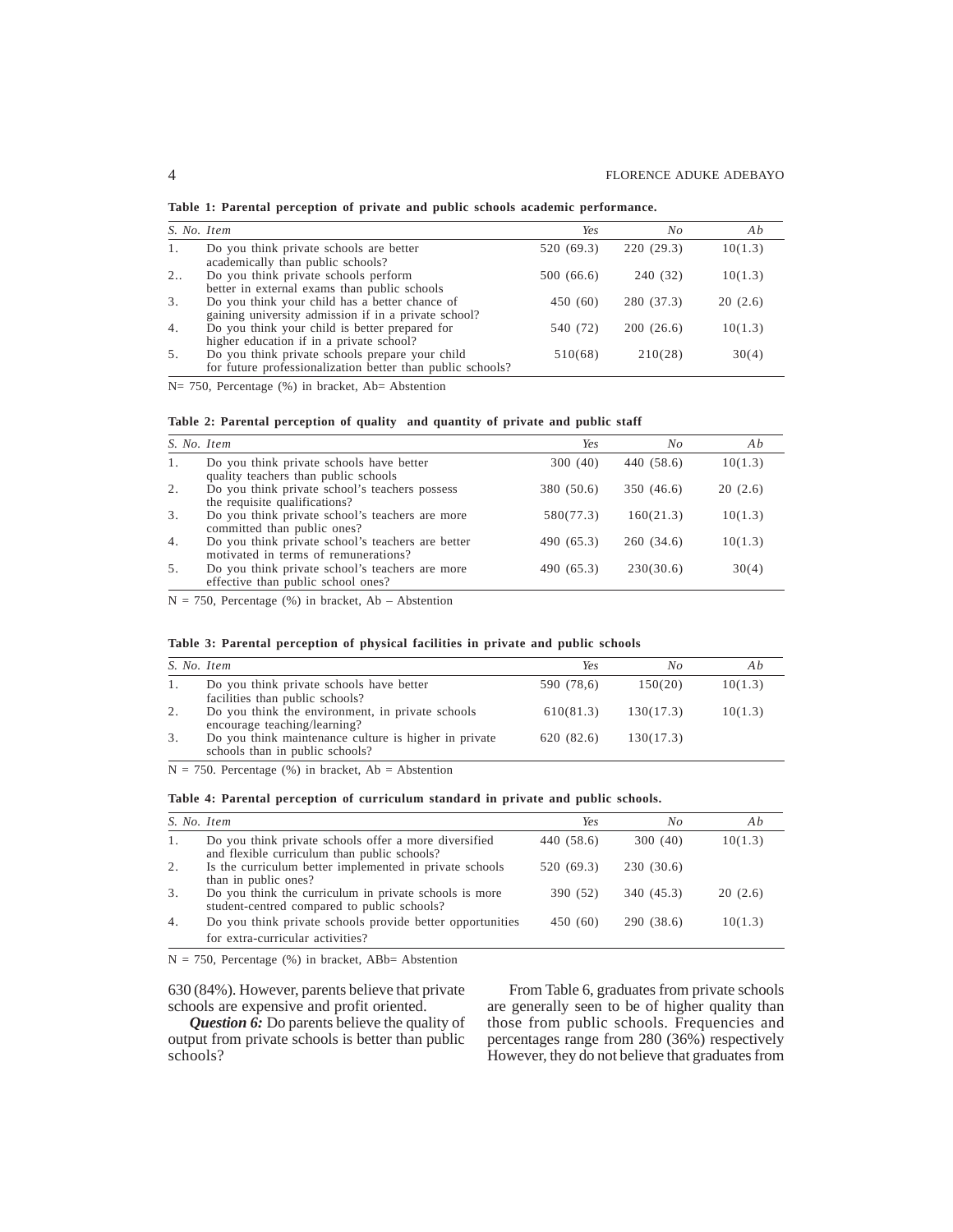**Tables 5: Parents perception of cost effectiveness in private and public schools.**

| S. No. Item |                                                                               | Yes        | No        | Ab      |
|-------------|-------------------------------------------------------------------------------|------------|-----------|---------|
| 1.          | Do you think private schools are better funded<br>compared to public schools? | 560 (74.6) | 170(22.6) | 20(2.6) |
| 2.          | Do you think private schools utilise resources<br>more efficiently?           | 630 (84)   | 110(14.6) | 10(1.3) |
| 3.          | Do you think private schools have a tendency<br>to be profit oriented?        | 620 (82.6) | 120(16)   | 10(1.3) |
| 4.          | Do you think private schools are expensive?                                   | 710(94.6)  | 40(5.3)   |         |
|             | $N = 750$ , Percentage (%) in bracket, Ab = Abstention                        |            |           |         |

|  |  |  |  | Table 6: Parents perception on the quality of output from private and public schools. |
|--|--|--|--|---------------------------------------------------------------------------------------|
|  |  |  |  |                                                                                       |

| S. No. Item |                                                                                                                                           | Yes        | No         |         |
|-------------|-------------------------------------------------------------------------------------------------------------------------------------------|------------|------------|---------|
|             | Do you consider graduates from private schools<br>to be of higher quality?                                                                | 430 (57.3) | 320 (42.6) |         |
| 2.          | Do you think graduates from private schools have<br>a better chance of securing employment quicker than<br>graduates from public schools? | 270 (36)   | 460(61.3)  | 20(2.6) |
| 3.          | Do you think graduates from private schools<br>have better social and professional skills?                                                | 390 (52)   | 340 (45.3) | 20(2.6) |

 $N = 750$ , percentage (%) in bracket,  $Ab = Abstention$ 

private schools have a better chance of securing employment opportunities quicker than graduates from public schools.

#### **DISCUSSION**

The study shows a high and positive level of academic performance for private schools. This conclusion was supported by a website article, stating that private schools offer more accelerated college focused courses and are more intent on hurrying their students to go to college (www.essortment.com).This is in stark contradiction to a report by Lubianski (2005) cited on education work biogspot.com, which concluded that when it comes to Mathematics, students in regular public schools do as well as or significantly better than comparable students in private schools.

A significantly high and positive view of staff in private schools was reported by the study, lending credence from Knudson (2005), who stated that the most important thing about private schools is the "one -to-one" help with the teacher to help students individually. Contrarily, HYPERLINK http://www.browardschools.com reported that private schools have no personnel requirements better than the public schools. Infrastructural facilities in private schools have also been scored high, accordingly. Lackhed and Jimeniz (1994) reported that private schools have more instructional materials, a larger stock of institutional resources such as laboratories, libraries and subject rooms.

In terms of curriculum practices, private schools enjoyed such widespread acclaimed Knudson (2005) said that private schools implement curriculum document to the letter and print. In public schools, some students never really, fully understand the basic concepts of .various core subjects and would be allowed to go to the next class. It can be .gathered from the study results, that private education is cost effective .as value for money is guaranteed. In a study the Human Development Network of the World Bank (2001) also agrees that private schools are probably more cost effective than public schools in providing student achievement. While fees for private schools exceed that for public schools, the operating costs of private schools are relatively low, despite relatively higher teacher - pupil ratio due to lower salary structures (Alderman et al. 2001).

Finally, the study showed that the output from private schools are of a better and higher quality compared with those from public schools Knudson (2005) opined that private schools teach students to be respectful to elders and other people around them. They also teach basic skills for learners to know how to behave properly in society. However, Rothstem et al. (1999) contrarily reported that private schools do not necessarily aim to produce higher non-achievement outputs - behaviours and values. Consequently graduates